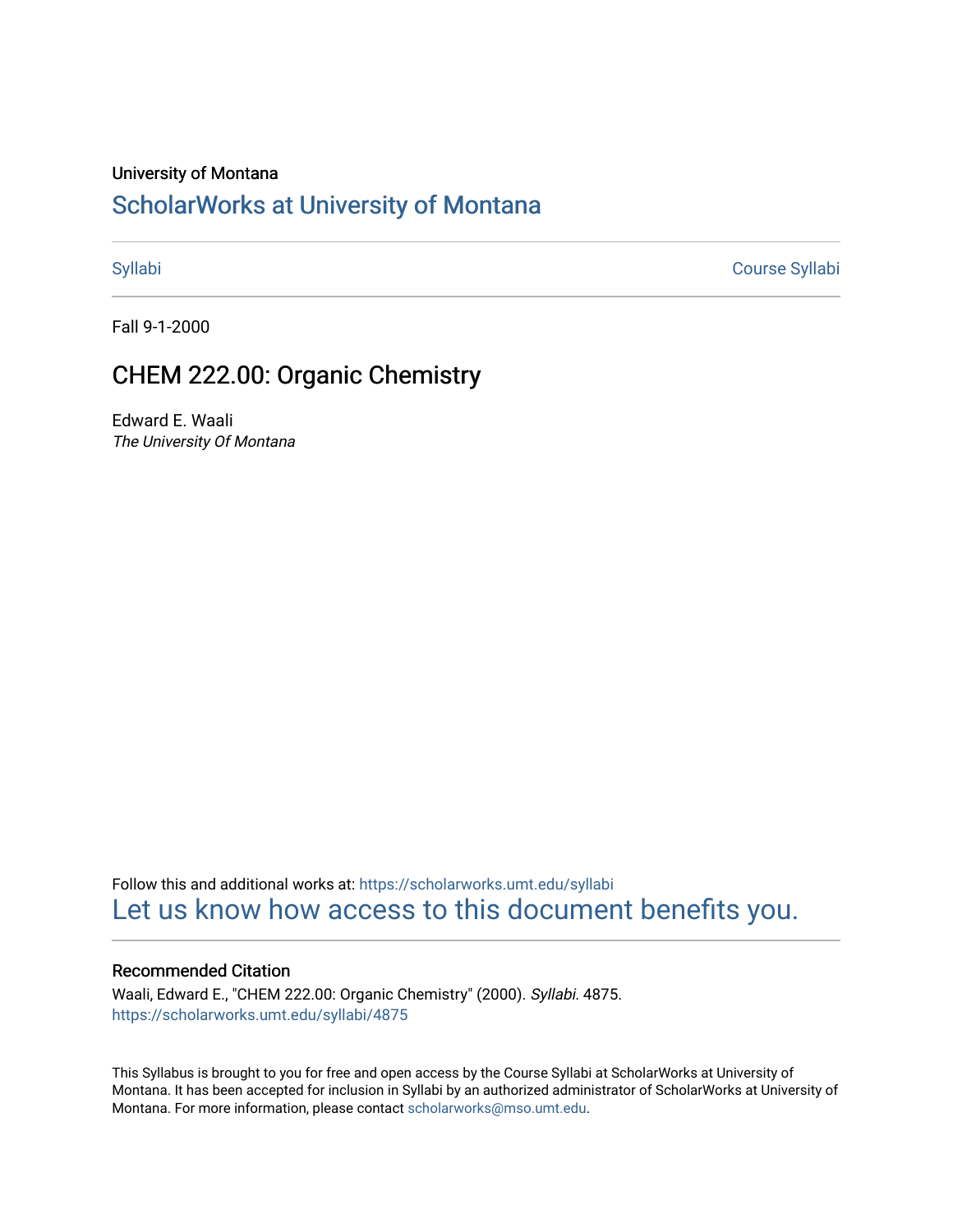

# **ORGANIC CHEMISTRY 221 AND 222**

#### **when taught by**

### **EDW ARD E. W AALI**

#### **ROOM 216, SCIENCE COMPLEX**

**Office Hours:** MWF 11:10, TTh 12:10 (other times may be easily arranged). Please be present at the beginning of these periods.

**Prerequisite:** For Chem 221: Passing grade in Chem 152, 162 or the equivalent; For Chem 222: Passing grade in Chem 221 or 261. Passing  $= D$  or above (a D grade in a chemistry prerequisite indicates poor preparation for further study).

**Course Objective:** The overall objective of the Chem 221-222 sequence is to provide an integrated, comprehensive understanding of the physical and chemical properties of organic compounds. Unlike some areas of chemistry and other sciences, organic chemistry continually builds on previously learned material. For instance, a student may need material from Chapters 2, 3, 5, 6, and 8 to successfully solve a problem from Chapter 15. A student must develop a systematic way to review previous material. A student will quickly recognize that organic chemistry involves a very large number of facts to learn. You will be tested on this knowledge base on exams and quizzes but most questions will go beyond this. You will be expected to put together your knowledge of "old organic chemistry" to solve new problems. Using old tools in new situations is important for success in organic chemistry.

**Quizzes & Exams:** A short quiz or an hour exam will be given every week, usually on Friday at 4:00 p.m. There will be no early or late exams given. The quizzes will concern very recently covered material. They will generally consist of one or two questions. Fifteen or 20 minutes will be allowed for the quizzes. The exams will require a full period for completion. They will generally emphasize the material given since the previous exam but the student must recognize that some material given much earlier in the course might be required to successfully answer questions on quizzes and exams. A comprehensive two-hour final exam (worth 200 pts) will be given on the scheduled day for Chem 221. The final exam for Chem 222 will consist of the two-hour ACS Standardized Organic Exam and will be worth 200 pts. Quiz and Exam Schedule